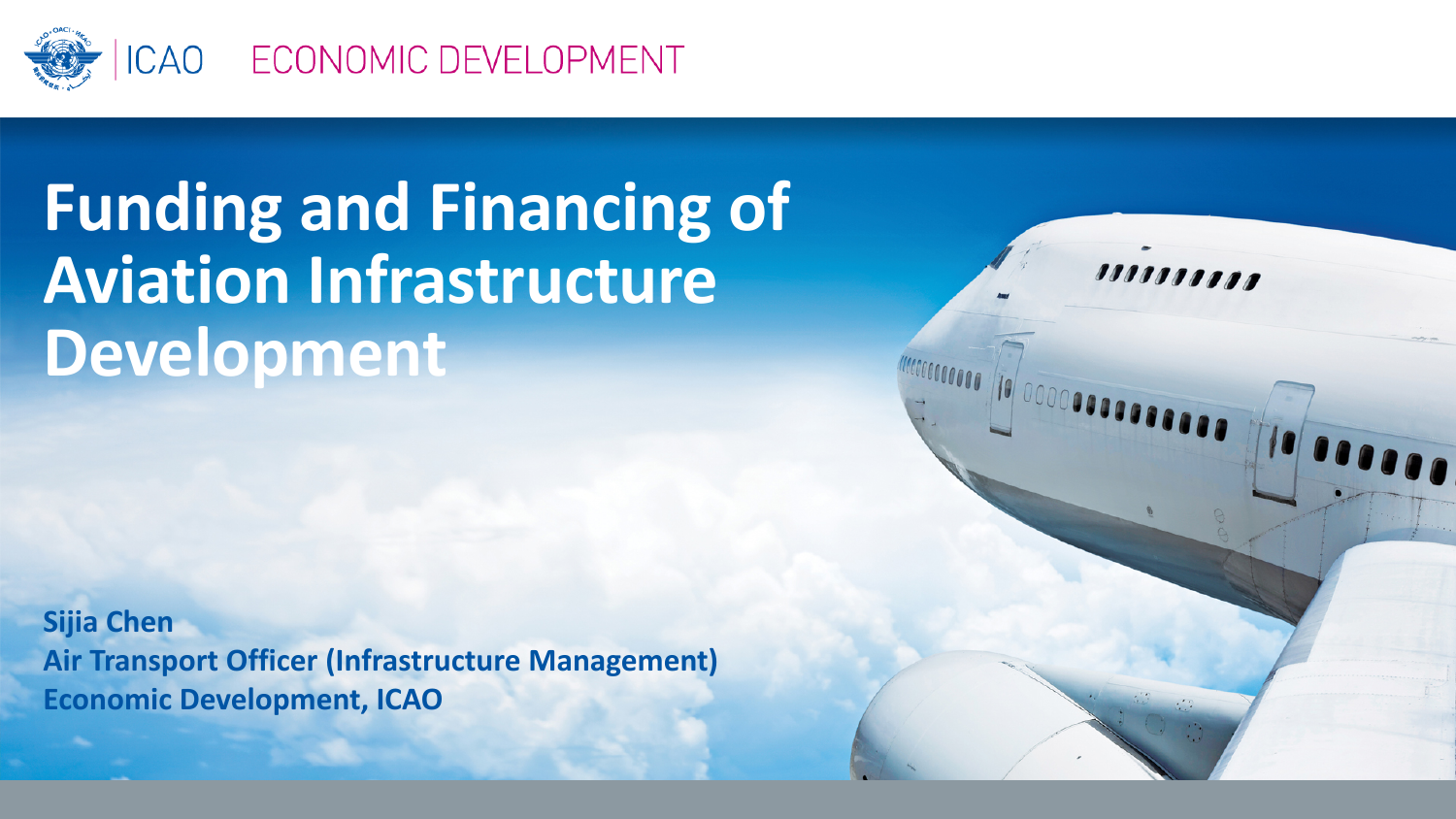

- 1. Funding of aviation infrastructure
- 2. Funding of oversight functions
- 3. Financing the air transport system

**NICAO Assembly** 

**NICAO Air Navigation Conference** 

**NICAO Worldwide Air Transport Conference** 

**N**Joint Meeting of Airport Economics Panel and Air Navigation Services Economics Panel (AEP-ANSEP)

**NICAO World Aviation Forum (IWAF)** 

**NICAO Polices and Guidance**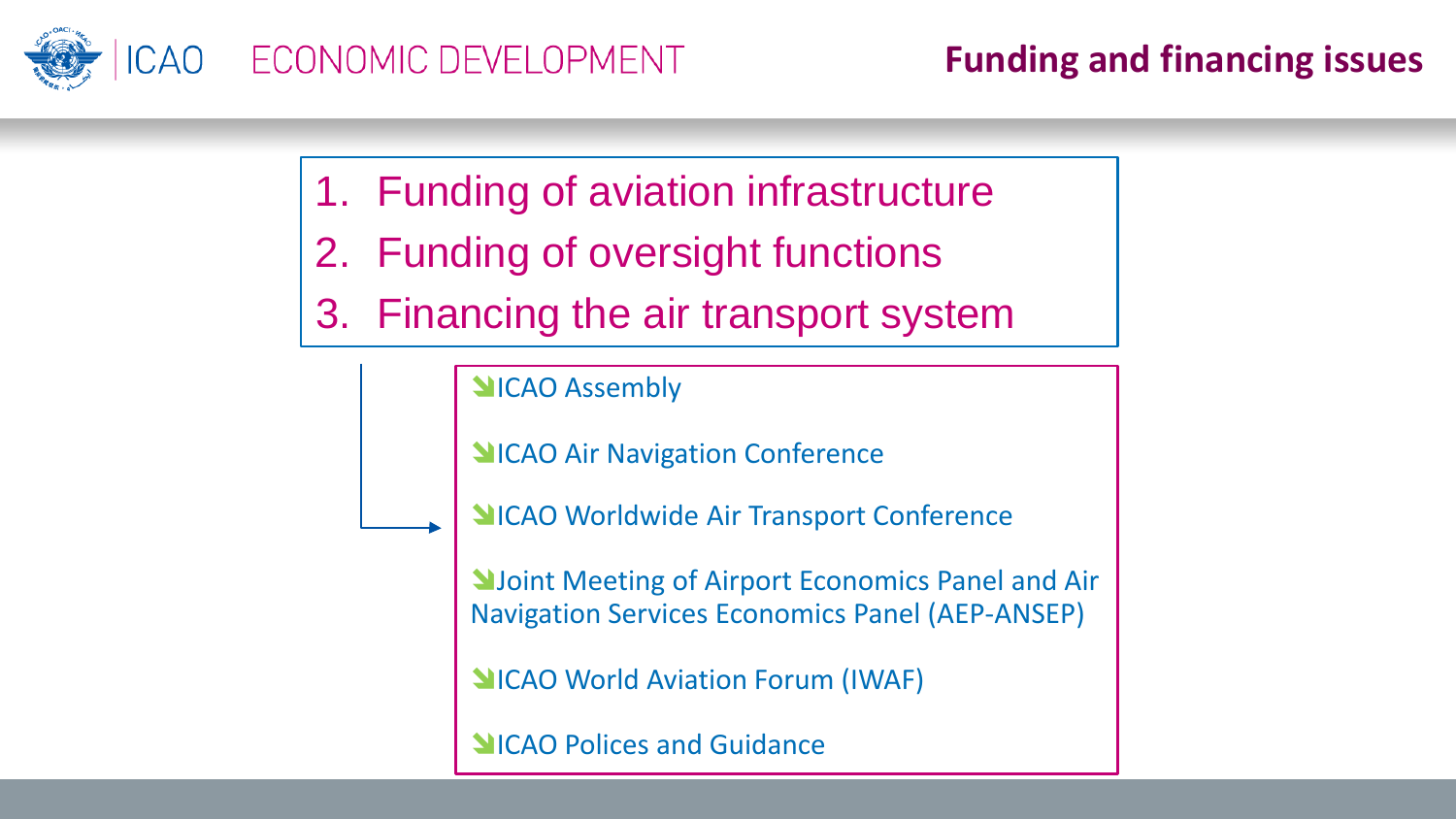

## **IWAF 2017 on Financing the Development of Aviation Infrastructure**

THE THIRD ICAO WORLD AVIATION FORUM ABUJA, NIGERIA | 20-22 NOVEMBER 2017



**FINANCING THE DEVELOPMENT OF AVIATION INFRASTRUCTURE** 

- $\triangleright$  Investments in quality aviation infrastructure development and modernization worldwide must be directed to well-managed projects with dedicated accountability, transparency and quality assurance.
- $\triangleright$  Take pragmatic measures to build a transparent, stable and predictable investment climate to support aviation development by engaging multi-stakeholders, diversifying funding sources and elevating the role of private sector.

*Adoption of the Declaration and Framework for a Plan of Action for Development of Aviation Infrastructure in Africa*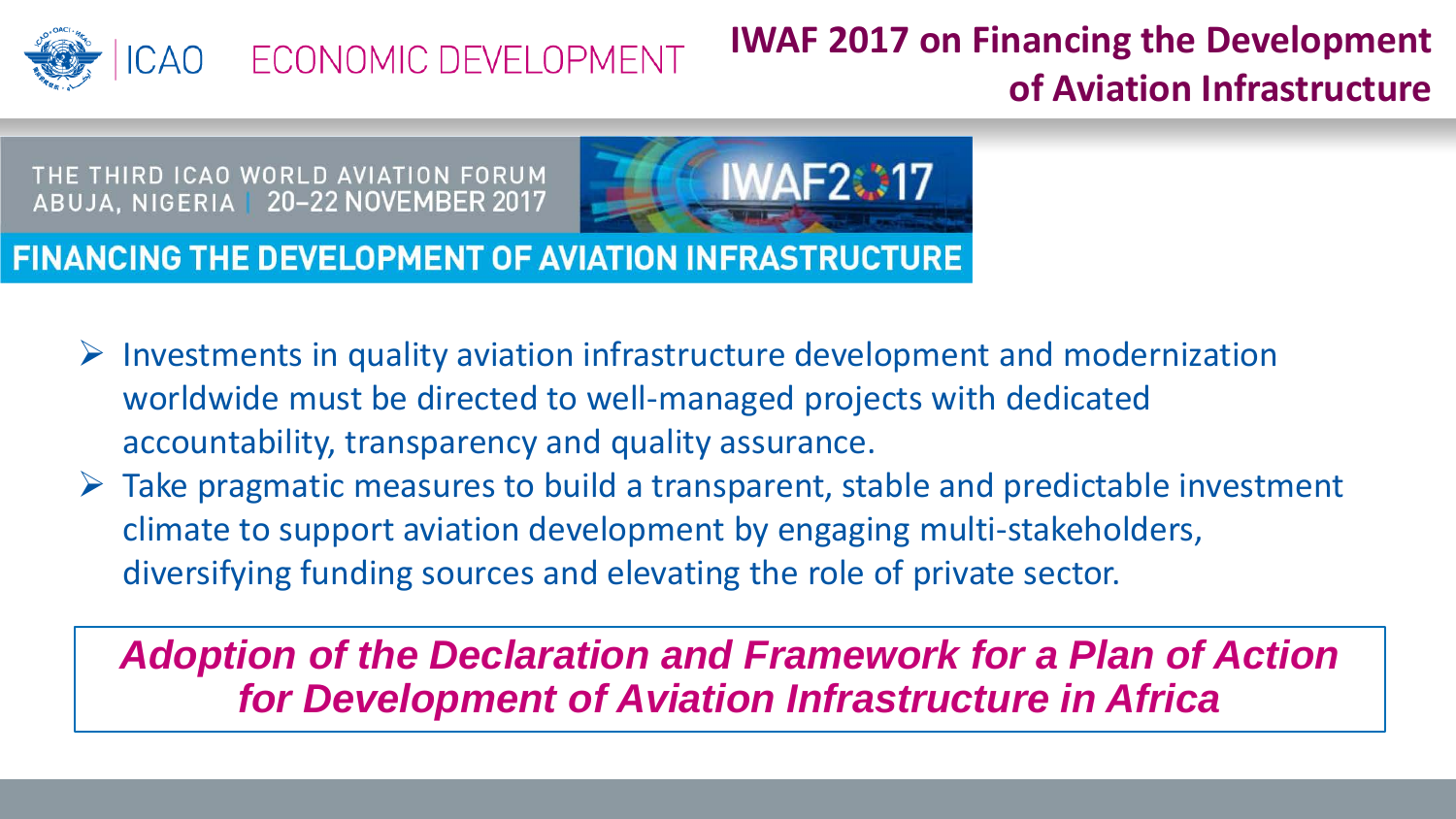

## ECONOMIC DEVELOPMENT

Investment in aviation infrastructure to ensure that the capacity of the global aviation system can meet future demand

- $\triangleright$  Building a transparent, stable and predictable investment climate
- $\triangleright$  Creating good governance such as institutional, legal and regulatory frameworks
- $\triangleright$  Consolidating planning and development efforts for aviation, tourism and trade infrastructure

## **ODA donors contribution to transport sector 2005 – 2013**